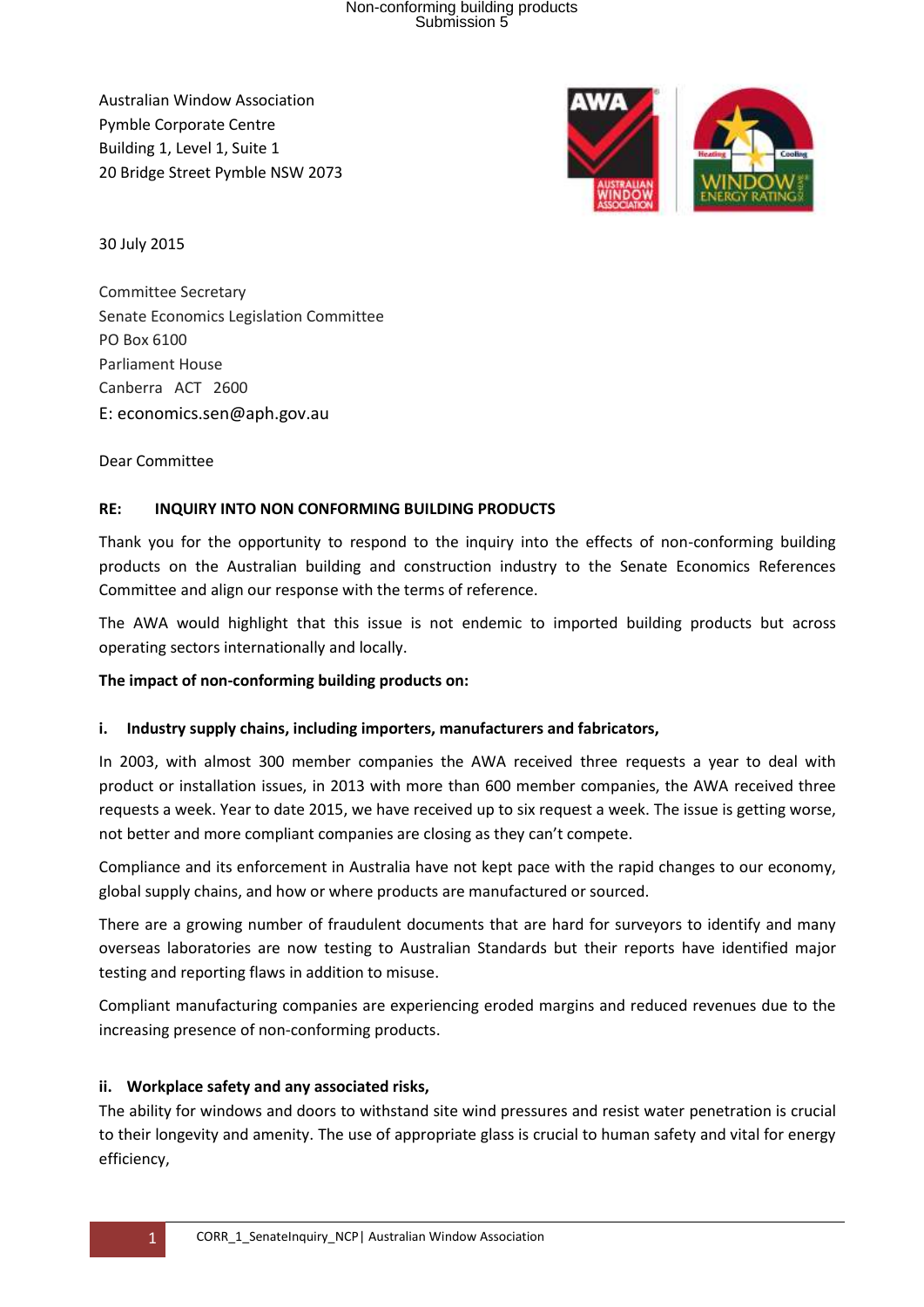Failures can include glass breakage, excessive water damage, gross deflection, hot box effect – often leading to irreparable damage to the building envelope, people getting cut (even fatally) or running costs prohibitively high,

## **iii. Costs passed on to customers, including any insurance and compliance costs,**

Companies testing to standards and undergoing audits realise much higher costs to comply than those that don't, with non-compliant products not being picked up until an event occurs. A standard window or glazed door system can cost between \$2000 - \$10,000 to type test to the Standard for structural integrity and water penetration resistance to meet NCC. Energy efficiency performance simulating to meet state and territory provisions can cost between \$2,000 - \$12,000 for a complete product range. Annual audits through the AWA scheme are subsidised by membership fees and cost members an extra \$450 per annum per site.

When a decision is based on price only and fitness for purpose and whole of life costs are not adequately taken into account when procuring window and doors, the impact can be negative on safety of the fabricators, installers, certifiers, consumers and the public and the long term asset value.

Referring to the APCC Procurement Guide 2014 and the Australian Industry Group Report, *The quest for a level playing field, The non-conforming building products dilemma*, 2013; productivity in the construction industry is critical to Australia's growth and the economy. The building and construction industry accounts for 7.8% of Australia's gross domestic product (GDP), and employs 9.1% of the workforce. The industry contributed \$99.4 billion to the Australian economy in the 2011–12 financial year.

At the end of June 2012, the building and construction industry generated \$305 billion in total income, incurred \$275.4 billion in total expenditure, and employed 950,000 persons. Construction products are estimated to comprise 30% of project costs; therefore, approximately \$82.62 billion dollars was spent on their procurement in 2011–12.

Reports indicate the costs associated with rework can be a significant portion of the profit margin of a project. One major builder estimated the average cost of rework due to non-conforming products was between 0.25% and 2.5% of the overall contract value. The industry is characterised by profit margins between 3% and 12%, and company insurance does not cover product failure and rework costs.

## **iv. The overall quality of Australian buildings,**

The amount of non-conforming imported windows, doors and other glass and aluminium based products including curtain walls, balustrades and balconies products on the Australian market has reached significant proportions. Non-conforming product is most prevalent in the high rise residential and office market as windows and doors for those buildings tend to be consistent dimensions through all the levels lending this market to high volume importation on a per project basis by builders and import suppliers.

The industry has found it difficult to find any available figures for the total annualised cost of rectification to buildings in each state and territory and would recommend an audit be done to ascertain such information to underpin the severity of this issue. Estimates by building authorities in a diverse range of meetings would indicate it is in the billions of dollars.

**Possible improvements to the current regulatory frameworks for ensuring that building products conform to Australian standards, with particular reference to the effectiveness of:** 

#### **i. Policing and enforcement of existing regulations,**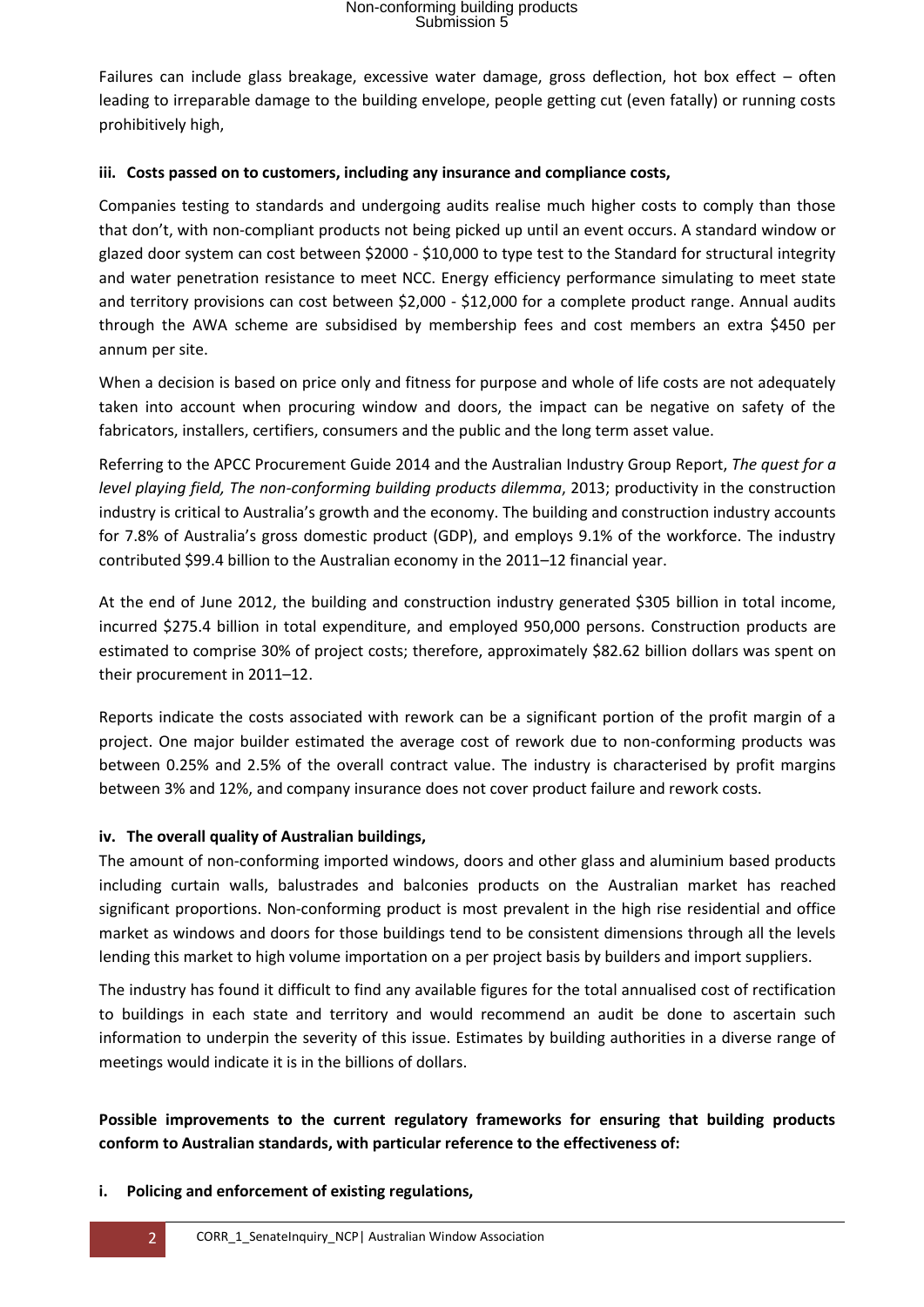There is already an industry shared broad consensus of the urgent need to reform the current system to provide specifiers, purchasers, installers and certifiers with a clear mechanism to determine whether products are fit‐for‐purpose as defined under the National Construction Code.

We have a robust National Construction Code with the BCA - so we don't need more regulation. We have Standards and verification paths and some associations, like ours, have accredited inspection agencies with mandatory audit processes.

The AWA believes what is not working for the building and construction industry includes:

- The current system,
- Voluntary industry compliance,
- Clear, consistent understanding of minimum requirements by all players,
- The increasing reliance on paperwork and decreasing reliance on site inspections,
- A receptacle for documented issues that can and will be dealt with by a body with authority.

The AWA believes what we need to pursue include:

- Policing of conformance to current regulated requirements.
- Penalties for not complying (knowingly procuring, installing and certifying non-conforming products),
- Responsibilities defined at point of sale and certification,
- Equity, or what we commonly term a level playing field,
- At a minimum, regulatory or government endorsement of existing third party accredited industry schemes.

The AWA is not convinced that mandatory certification is the complete answer. Not only is this difficult to achieve but it does not address fraudulent certification that is available. A growing number of associations already under such schemes consider this a sizeable issue, including plumbing (WELS), electrical and engineered wood products.

## **ii. Independent verification and assessment systems,**

Government endorsement and common labelling of existing third party product certification schemes that meet the following minimum requirements would offer a level of protection to purchasers and provide an industry driven mechanism:

- a) accredited through the JAS–ANZ;
- b) includes product conformity requirements for type or batch (ongoing) testing to Australian or International Standards as appropriate, as well as a process for ongoing, periodic auditing; and
- c) undertakes market surveillance to identify and weed out fraudulent activity.

## **iii. Surveillance and screening of imported building products,**

The AWA understands that this can be a difficult and expensive exercise and an option that would be optimal but other introduced mechanisms discussed in this letter may achieve the desired effect along with a comprehensive education program.

## **iv. Restrictions and penalties imposed on non-conforming building products,**